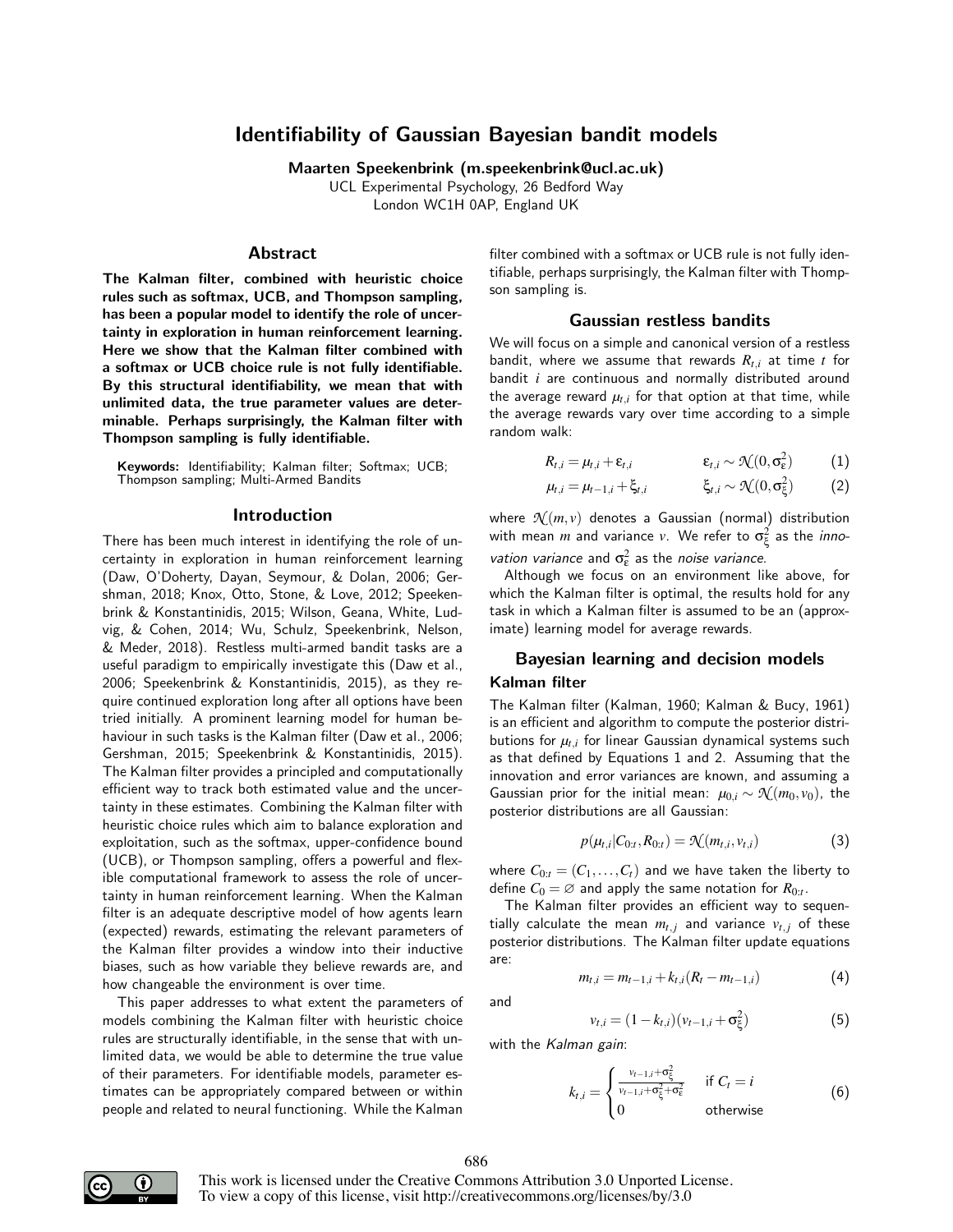At time *t*, before making a choice, the Bayesian value of each bandit (its average reward) can be derived from the prior predictive distribution

$$
p(\mu_{t+1,i}|C_{0:t}, R_{0:t}) = \mathcal{N}(m_{t-1,i}, v_{t-1,i} + \sigma_{\xi}^2)
$$

#### **Softmax**

The softmax rule can be viewed as a stochastic choice rule in which the probability of choosing a bandit depends solely on the estimated mean rewards *mt*,*<sup>i</sup>* . It can be stated as:

$$
P(C_t = i | C_{0:t-1}, R_{0:(t-1)}) = \frac{\exp(\gamma m_{t,i})}{\sum_{j=1}^{N} \exp(\gamma m_{t,j})}
$$
(7)

where the inverse temperature parameter  $\gamma$  allows choices to vary from uniformly random  $(γ = 0)$  to deterministically always choosing the option with the highest estimated mean reward  $(γ \rightarrow ∞)$ .

# Upper confidence bound (UCB)

The upper confidence bound (UCB) strategy can be defined as follows:

$$
P(C_t = i | C_{0:(t-1)}, R_{0:(t-1)}) = \begin{cases} 1 & \text{if } i = \arg \max_j u_{t,j} \\ 0 & \text{otherwise} \end{cases}
$$
(8)

where the upper confidence bound is defined as

$$
u_{t,i} = m_{t-1,i} + \beta(\sqrt{v_{t-1,i} + \sigma_{\xi}^2}),
$$
\n(9)

and the parameter  $β$  defines the width of the confidence interval, e.g. setting  $\beta \approx 1.96$  results in always choosing the bandit with the highest 95% upper confidence interval.

As the UCB rule is deterministic, it is generally not applied in the manner above to human choices. One way to allow for deviations is to use an "epsilon-greedy" style implementation, such that the bandit with the highest UCB is chosen with probability  $1 - ε$ , while with probability  $ε$ , a bandit is chosen uniformly at random. Another – more popular – stochastic version of the UCB rule is to use a softmax version (e.g. Daw et al., 2006; Speekenbrink & Konstantinidis, 2015; Wu et al., 2018):

$$
P(C_t = i | C_{0:(t-1)}, R_{0:(t-1)}) = \frac{\exp \gamma u_{t,i}}{\sum_{j=1}^N \exp \gamma u_{t,j}} \tag{10}
$$

#### Thompson sampling

Thompson sampling (Thompson, 1933; May, Korda, Lee, & Leslie, 2012), like the UCB rule, depends on both estimated value and the uncertainty in those estimates. In words, it matches the probability of choosing a bandit with the probability that it has the highest expected reward. A Bayesian decision rule, this is based on the prior predictive distributions  $p(\mu_{t,j}|C_{0:(t-1)}, R_{0:(t-1)})$ :

$$
P(C_t = i | C_{0:(t-1)}, R_{1:(t-1)}) = P(\forall j \neq i : \tilde{m}_{t,i} > \tilde{m}_{t,j}) \quad (11)
$$

where

$$
\tilde{m}_{t,i} \sim \mathcal{N}(m_{t-1,i},v_{t-1,i}+\sigma_{\xi}^2)
$$

is a sample from the prior predictive distribution of the mean  $\mu_{t,i}$ . In contrast to the softmax and UCB rule, there are no further adjustable parameters, it only needs (sensible) values for the environmental parameters  $m_0$ ,  $\sigma_{\xi}^2$ , and  $\sigma_{\epsilon}^2$ .

#### Model identifiability

Identifiability of a statistical model roughly means that any change in model parameters implies a change in the likelihood. More formally, a model with parameters  $\theta \in \Theta$ , where Θ is the parameter space, is identifiable when, for (almost) all possible observations  $c \in \mathcal{C}$ ,

$$
P(c|\theta) = P(c|\theta') \leftrightarrow \theta = \theta'
$$
 (12)

# Identifiability of the KF-SM model

The Kalman filter softmax (KF-SM) model, with  $\theta_{\rm sm} =$  $(\gamma, m_0, v_0, \sigma_{\xi}^2, \sigma_{\epsilon}^2)$ , is not identifiable. The problem here is that we can rescale the variance parameters  $v_0$ ,  $\sigma_{\! \xi}^2$ , and  $\sigma_{\! \epsilon}^2$ by a common scaling factor  $\alpha$ , such that  $v'_0 = \alpha v_0$ ,  $\sigma_{\xi}^{2'} =$  $\alpha\sigma_{\xi}^2$ , and  $\sigma_{\xi}^2'=\alpha\sigma_{\xi}^2$ , and get the same likelihood for  $\theta_{\rm sm}$ and  $\theta'_{\mathsf{sm}} = (\gamma, m_0, v'_0, \sigma^2_{\xi})$  $\frac{2^{\prime }}{\xi },\sigma _{\varepsilon }^{2^{\prime }}$  $\binom{2}{\epsilon}$ . Firstly, at  $t=1$ , it is clear that

$$
\frac{v'_{0,i} + \sigma_{\xi}^{2'}}{v'_{0,i} + \sigma_{\xi}^{2'} + \sigma_{\xi}^{2'}} = \frac{\alpha v_{0,i} + \alpha \sigma_{\xi}^2}{\alpha v_{0,i} + \alpha \sigma_{\xi}^2 + \alpha \sigma_{\epsilon}^2} = \frac{v_{0,i} + \sigma_{\xi}^2}{v_{0,i} + \sigma_{\xi}^2 + \sigma_{\epsilon}^2}
$$
(13)

Hence,  $\theta_{\mathsf{sm}}$  and  $\theta'_{\mathsf{sm}}$  lead to identical Kalman gain  $k_{1,i}$  for all bandits *i*. In fact, the Kalman gain is identical at all  $t > 1$ . For  $\theta_{\mathsf{sm}}'$ , the posterior variance is

$$
v'_{1,i} = (1 - k_{1,i})(v'_{0,i} + \sigma_{\xi}^{2'}) = (1 - k_{1,i})(\alpha v_{0,i} + \alpha \sigma_{\xi}^{2'}) = \alpha v_{1,i},
$$

from which it follows that  $v'_{t,i} = \alpha v_{t,i}$  for all  $t > 0$ . Hence, we can replace  $v'_{0,i}$  in Eq 13 by  $v'_{t,i}$ , which shows that  $k_{t,i}$  is identical for  $\theta_{\text{sm}}$  and  $\theta'_{\text{sm}}$  for all  $t > 0$ .

This means that only the relative values of  $v_0$ ,  $\sigma_{\xi}^2$ , and  $\sigma_{\varepsilon}^2$ , are identifiable in the KF-SM model. By fixing one of the variance parameters to an arbitrary value (not equal to 0), the remaining parameters are identifiable.

#### Identifiability of the KF-UCB model

The Kalman filter UCB model (KF-UCB), with  $\theta_{ucb} =$  $(\gamma, m_0, v_0, \sigma_{\xi}^2, \sigma_{\epsilon}^2)$ , is not identifiable. Although the likelihood of this model depends both on the means *mt*,*<sup>i</sup>* and variances  $v_{t,i}$ , rescaling  $v_0$ ,  $\sigma_\xi^2$ , and  $\sigma_\epsilon^2$  by a common factor  $\alpha$ , as above, will again provide identical likelihood values. As shown above, the prior predictive variance then becomes  $v'_{t,i} + \sigma_{\xi}^{2'} = \alpha (v_{t,i} + \sigma_{\xi}^{2})$  and setting by  $\beta' = \beta / \sqrt{\alpha}$ , the likelihood is identical for  $\theta_{\text{ucb}}$  and  $\theta'_{\text{ucb}} = (\beta', m_0, v'_0, \sigma_{\xi}^2)$  $\xi^2, \sigma_\varepsilon^{2'}$  $\binom{2'}{\epsilon}$ . The same will hold for the stochastic versions of the KF-UCB model. Again, one of the variance parameters can be fixed to an arbitrary value  $\neq 0$ , which will result in the other parameters being identifiable.